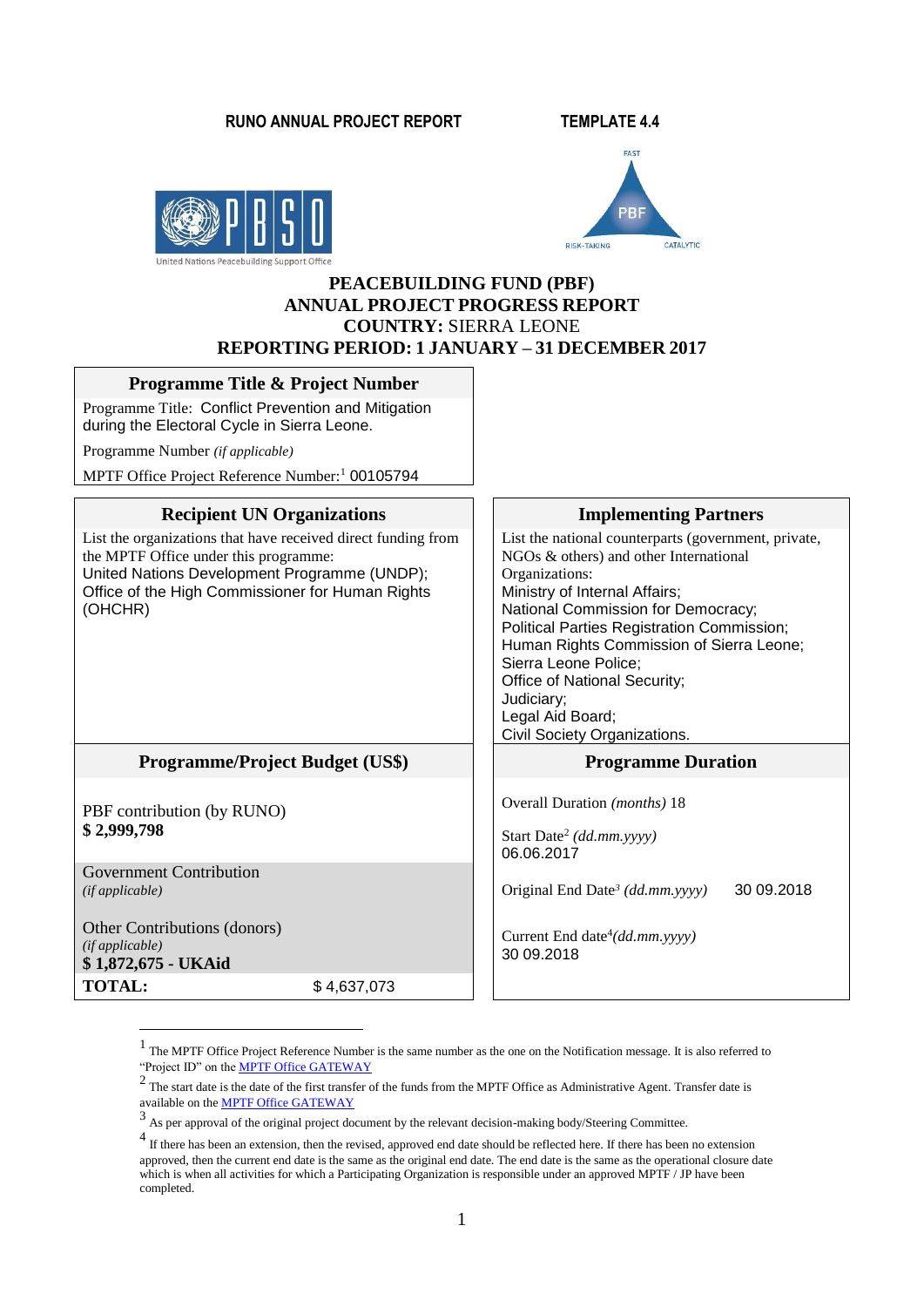# **Programme Assessment/Review/Mid-Term Eval.** Report Submitted By

Assessment/Review - if applicable *please attach* □ Yes ⊠ No Date:

Mid-Term Evaluation Report *– if applicable please attach* □ Yes ⊠ No Date:

Name: Joseah Mutai

Title: Monitoring and Reporting Officer

Participating Organization (Lead): UNDP

Email address: joseah.mutai@undp.org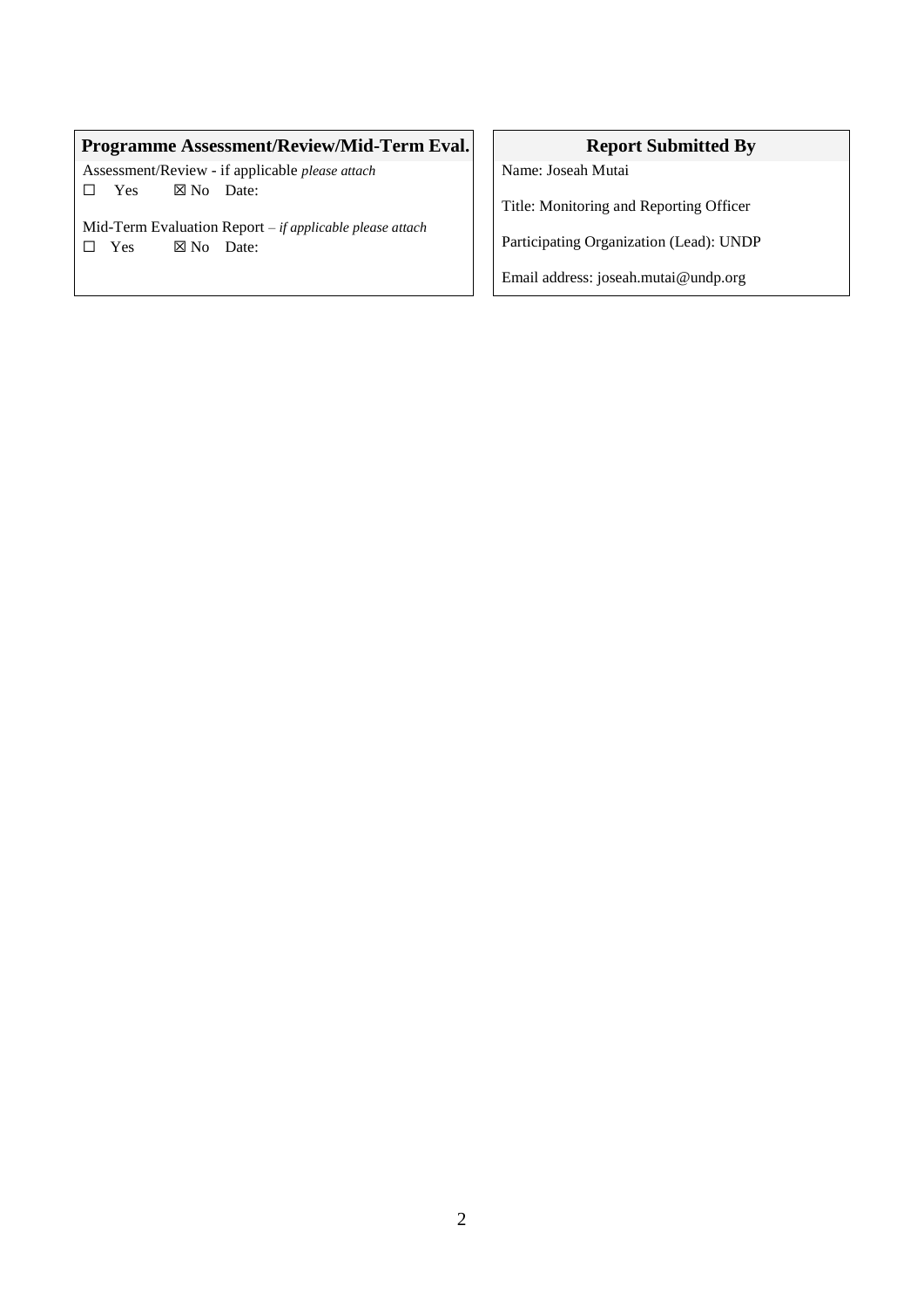#### **PART 1 – RESULTS PROGRESS**

## **1.1 Assessment of the current project implementation status and results**

## **For PRF projects, please identify Priority Plan outcome and indicators to which this project is contributing:**

| Priority Plan Outcome to which the project is contributing.          |  |  |  |
|----------------------------------------------------------------------|--|--|--|
| Priority Plan Outcome indicator(s) to which project is contributing. |  |  |  |

**For both IRF and PRF projects, please rate this project's overall achievement of results to date:** 

## **For both IRF and PRF projects, outline progress against each project outcome, using the format below. The space in the template allows for up to four project outcomes.**

**Outcome Statement 1:** National dialogue, peace advocacy and violence prevention enhanced.

#### **Rate the current status of the outcome:**

| Indicator 1:                                     | Baseline:                                                       |  |  |
|--------------------------------------------------|-----------------------------------------------------------------|--|--|
|                                                  | 18 cases reported and resolved in 2012 by SLP (do               |  |  |
| • Number of reported and resolved election       | not represent all actual cases)                                 |  |  |
| related incidents of violence (disaggregated     |                                                                 |  |  |
| by age, gender, location, type of violence)      | Target:                                                         |  |  |
|                                                  | At least 90% of all reported electoral-related                  |  |  |
|                                                  | incidents of violence are resolved in accordance                |  |  |
| Indicator 2:                                     | with agreed SOPs                                                |  |  |
|                                                  | Progress: On track                                              |  |  |
| $\bullet$ % of people that express confidence in |                                                                 |  |  |
| safety and security measures to enable them      | Baseline:                                                       |  |  |
| to participate in the electoral processes        | 83% of respondent confirmed that political                      |  |  |
| (disaggregated by age, gender and location)      | competition did not lead to violence in communities             |  |  |
|                                                  | in the 2012 election (KAP Baseline Survey, IGR,                 |  |  |
|                                                  | April 2017)                                                     |  |  |
| Indicator 3:                                     | Target: 25 % (midline target by December 2017);                 |  |  |
|                                                  | 30% (end-line target by May 2018).                              |  |  |
| • Level of influence by media campaigns          | Progress: on track                                              |  |  |
| towards inclusion of marginalised and            |                                                                 |  |  |
| (Women and PWD)<br>excluded persons              | Baseline:                                                       |  |  |
|                                                  | No activity and/or assessment in 2012 (no baseline).<br>Target: |  |  |
|                                                  | Respondents report greater understanding of the                 |  |  |
|                                                  | concerns of women and PWD and show greater                      |  |  |
|                                                  | willingness to vote for them.                                   |  |  |
|                                                  | Progress: on track                                              |  |  |
|                                                  |                                                                 |  |  |

## **Output progress**

*List the key outputs achieved under this Outcome in the reporting period (1000-character limit). Outputs are the immediate deliverables for a project.*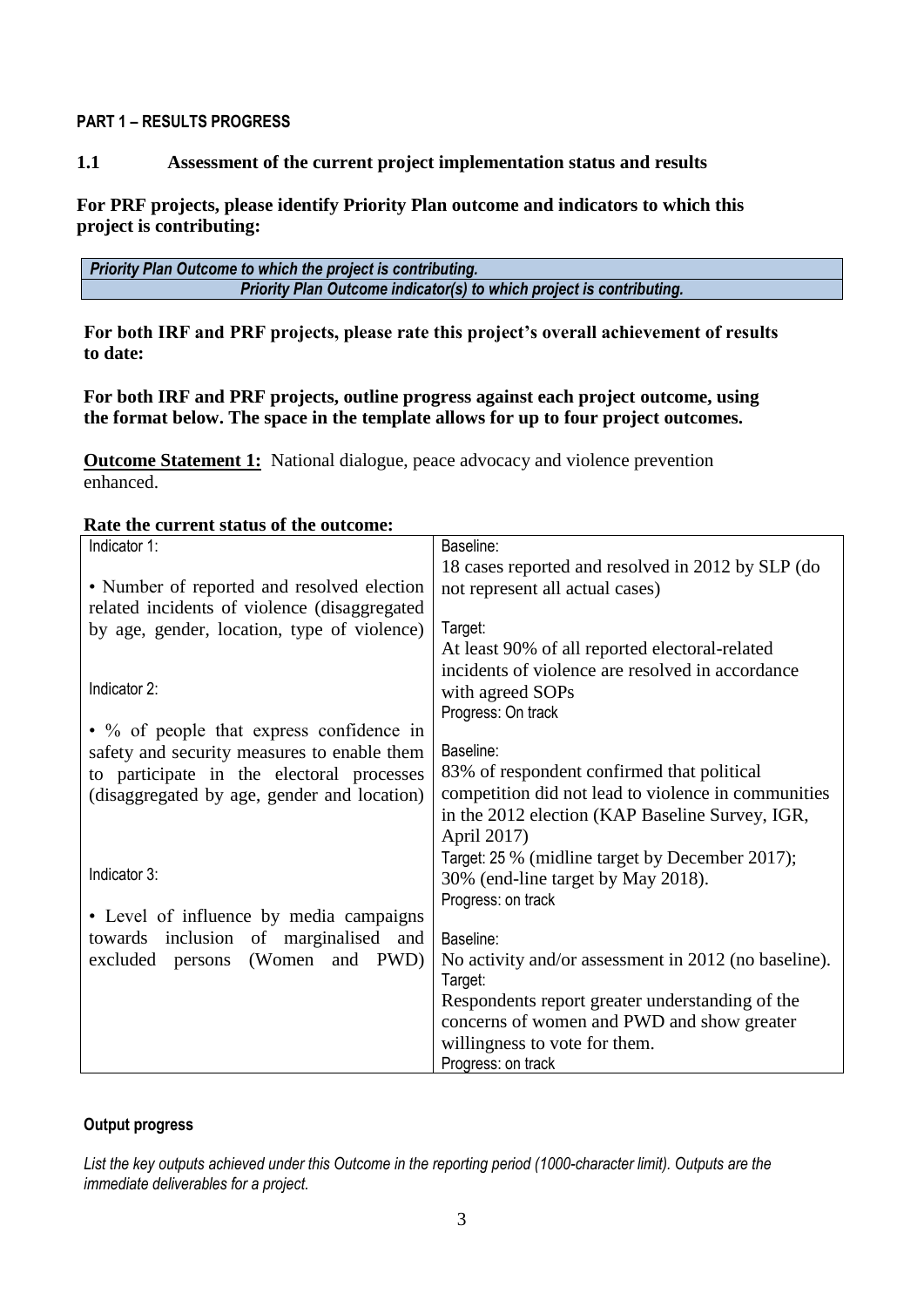- Supported Political Parties Registration Commission (PPRC) to review and validate Code of Conducts for Political Parties, All Political Parties Youth Association, and All Political Parties Women Association;

- Supported National Commission for Democracy (NCD) to launch non-violence campaign messages through radio, television and local platform meetings. Furthermore, a citizens' forum for sensitisation was established, while media houses committed to adhere to human rights centred reporting and prohibit use of hate speech;

- Supported Human Rights Commission (HRC) to engage with the media on responsible reporting and other key stakeholders on human rights and elections, and adopted a communique on human rights and elections;

- Supported Legal Aid Board (LAB) to build capacity of community advisory bureau members on handling electoral offences and referring cases to respective offices;

- Supported Judiciary to develop process flows and training manuals that will be used to train ten (10) High Court Judges appointed by the Chief justice to fast track electoral offenses in courts. Furthermore, the project supported publication of compendium of electoral legislation to ensure ease reference to relevant laws.

#### **Outcome progress**

*Describe progress made during the reporting period toward the achievement of this outcome. This analysis should reflect the above indicator progress and the output achievement. Is there evidence of the outcome contributing to peacebuilding and to the specific conflict triggers (3000-character limit)?* 

To prevent electoral related violence, the project supported Political Parties Registration Commission (PPRC) to review and validate Code of Conducts for Political Parties, All Political Parties Youth Association (APPYA) and All Political Parties Women Association (APPWA). The Code of Conducts will enable Political Parties, women and youths to commit to peaceful resolution of conflicts in the electoral cycle.

To promote and advocate for peace during electoral process, the project supported the National Commission for Democracy (NCD) to develop non-violence messages on peaceful elections. So far 96 jingles messages have aired and 18 open public sensitization on non-violence campaigns conducted in 18 constituencies as a means of sensitizing political parties and the electorate on non-use of violence during the electoral process. The project further supported the NCD to form and launch biweekly citizens forum for engaging national stakeholder groups and pubic mobilization and sensitisation for free elections. As of mid-November 2017, a total of four (4) biweekly forums had been conducted. The project further supported the Human Rights Commission (HRC-SL) develop and disseminate non-violence messages on human rights through radio and television. At a roundtable organized by the HRC-SL and hosted by the Sierra Leone Association of Journalists, a total of forty-four media houses committed to adhere to responsible and human rights centred reporting and avoid covering hate speech during campaigns.

To enhance access to justice for right holders including women and vulnerable groups, the project supported appointment of ten High Court Judges (8 men and 2 women) by the Chief Justice to lead the special electoral courts and ensure speedy adjudication and resolving of election related incidences of violence. The project also supported the Judiciary initiate mapping of legal process flow and develop a training module to be used to fast-track training of Judges and core support staff on handling of electoral related offences including GBV cases. The module will be concluded by 30 November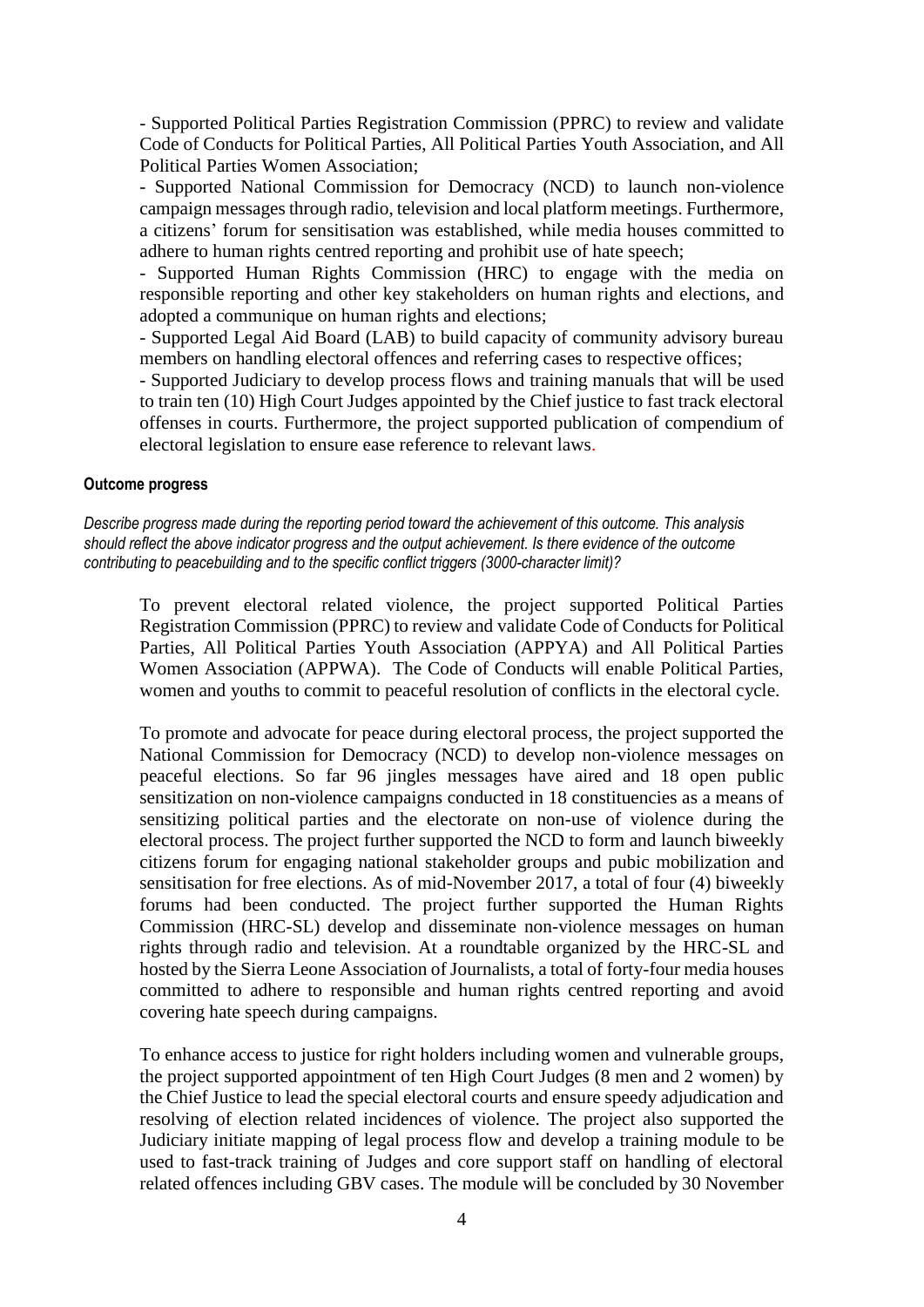2017. Further support was provided to the judiciary through a compilation of a compendium of electoral legislations to ensure quick access for reference materials in support of the speedy adjudication of electoral cases.

A human-rights based approach has been applied in developing these activities, and human rights considerations have been integrated to the extent possible.

#### **Reasons for low achievement and rectifying measures**

*If sufficient progress is not being made, what are the key reasons, bottlenecks and challenges? Were these foreseen in the risk matrix? How are they being addressed and what will be the rectifying measures (1500 character limit)?*

**Outcome Statement 2:** Public security, civil protection, human rights promotion and peaceful response capacities sustained.

#### **Rate the current status of the outcome:**

| Indicator 1:                                            | Baseline: 0% in 2012 elections                            |
|---------------------------------------------------------|-----------------------------------------------------------|
|                                                         |                                                           |
|                                                         | Target: 50% success rate in 2018                          |
| • % of reported complaints of police response to        | Progress: on track                                        |
| election-related incidents with excessive use of        |                                                           |
| force                                                   | Baseline:                                                 |
|                                                         | 14% of sampled population confirmed national              |
| Indicator 2:                                            | security agencies are neutral (KAP Survey page            |
| • % of members of public that express                   | 71 Proxy is public perception that security               |
| confidence with response of the police $\&$ other       | agencies are neutral)                                     |
| security personnel in addressing Human Rights           | Target:                                                   |
| and election-related<br>violations<br>offences          | 25% of sampled population confirmed national              |
| including gender-based violence (disaggregated)         | security agencies are neutral. (Midline: 25% target)      |
| by age, gender and location)                            | by December 2017); 30% (end-line target by                |
|                                                         | May 2018)                                                 |
|                                                         | Progress: on track                                        |
| Indicator 3:                                            |                                                           |
| An effective and coordinated early-warning system is in | Baseline: In 2012 several situations rooms were in place  |
| place to prevent election-related conflict and violence | but not fully coordinated in terms of reports and early   |
|                                                         | response                                                  |
|                                                         | Target: Well-structured and coordinated situation room is |
|                                                         | operational by December 2017                              |
|                                                         | Progress: on track                                        |

#### **Output progress**

List the key outputs achieved under this Outcome in the reporting period (1000-character limit). Outputs are the *immediate deliverables for a project.*

- Supported the Office of the National Security (ONS) to conduct the National Threat and Risk Assessment (NTRA);

- Supported development of the integrated election security strategy, comprehensive election security training manuals, and Standard Operating Procedures (SOPs) for setting up an Integrated Election Security Situation Room;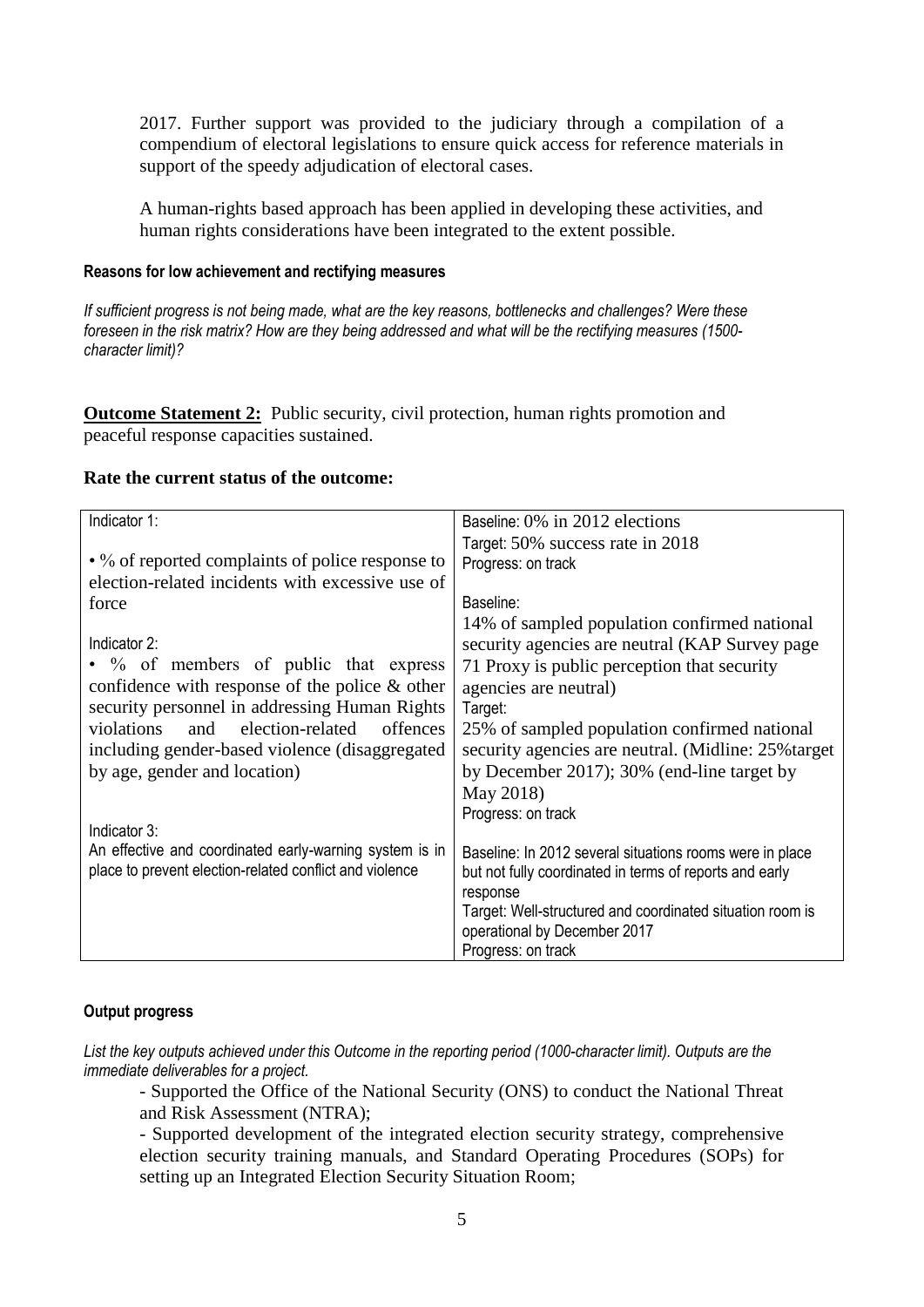- Supported Sierra Leone Police (SLP) to strengthen the Command and Control Centre; and conducted training of 1400 Police Officers on election security.

#### **Outcome progress**

*Describe progress made during the reporting period toward the achievement of this outcome. This analysis should reflect the above indicator progress and the output achievement. Is there evidence of the outcome contributing to peacebuilding and to the specific conflict triggers (3000-character limit)?* 

The project progress is on track towards enhancing public security, promoting civil protection and human rights and enhancing peaceful response capacities under Outcome 2.

To ensure there are effective and coordinated national and community based early warning and response systems, the project supported the Office of the National Security (ONS) to conduct a national threat and risk assessment to identify hotspots as well as institutional and geographical threats and risks that may influence the elections. This further aimed at ensuring that there is timely response to early warning issues reported to the situation room. Further support was provided to the Integrated Election Security Planning Committee (IESPC) to develop and implement an integrated election security strategy that informs on how different institutions (including all security institutions) are expected to respond to election security threats and risks while recognising the rights of people to participate freely in the electoral process. Further support was provided on development of a comprehensive training package for the training of the Integrated Election Security Planning Committee (IESPC) members on electoral violence, security, conflict prevention and management. The package includes human rights components on protection for freedom of expression and principles and guidelines on the use of force by the security forces. The project also supported development of Standard Operating Procedures (SOPs) for the management of the election situation room The SOPs outlines distinct roles and responsibilities, specifies the business model applicable and the structure for information gathering and reporting to ensure quality control and avoid misuse of data in the situation room.

The improve the level of preparedness of the Sierra Leone Police to respond to election security threats, the project supported establishment of police command and control centres through equipping the centres with necessary equipment and supplies at national and sub-national levels. Training of the police officers on election security is ongoing and is scheduled to be finalised by end of November 2017.

A human-rights based approach has been applied in developing these activities, and human rights considerations have been integrated to the extent possible.

#### **Reasons for low achievement and rectifying measures**

*If sufficient progress is not being made, what are the key reasons, bottlenecks and challenges? Were these foreseen in the risk matrix? How are they being addressed and what will be the rectifying measures (1500 character limit)?*

A natural disaster (mudslide) occurred on 14 August 2017 which shifted the attention of the national implementing partners who were in many instances drifted to provide emergency response to victims. The members of the Integrated Election Security Planning Committee (IESPC), which include the Office of National Security (ONS) and the Sierra Leone Police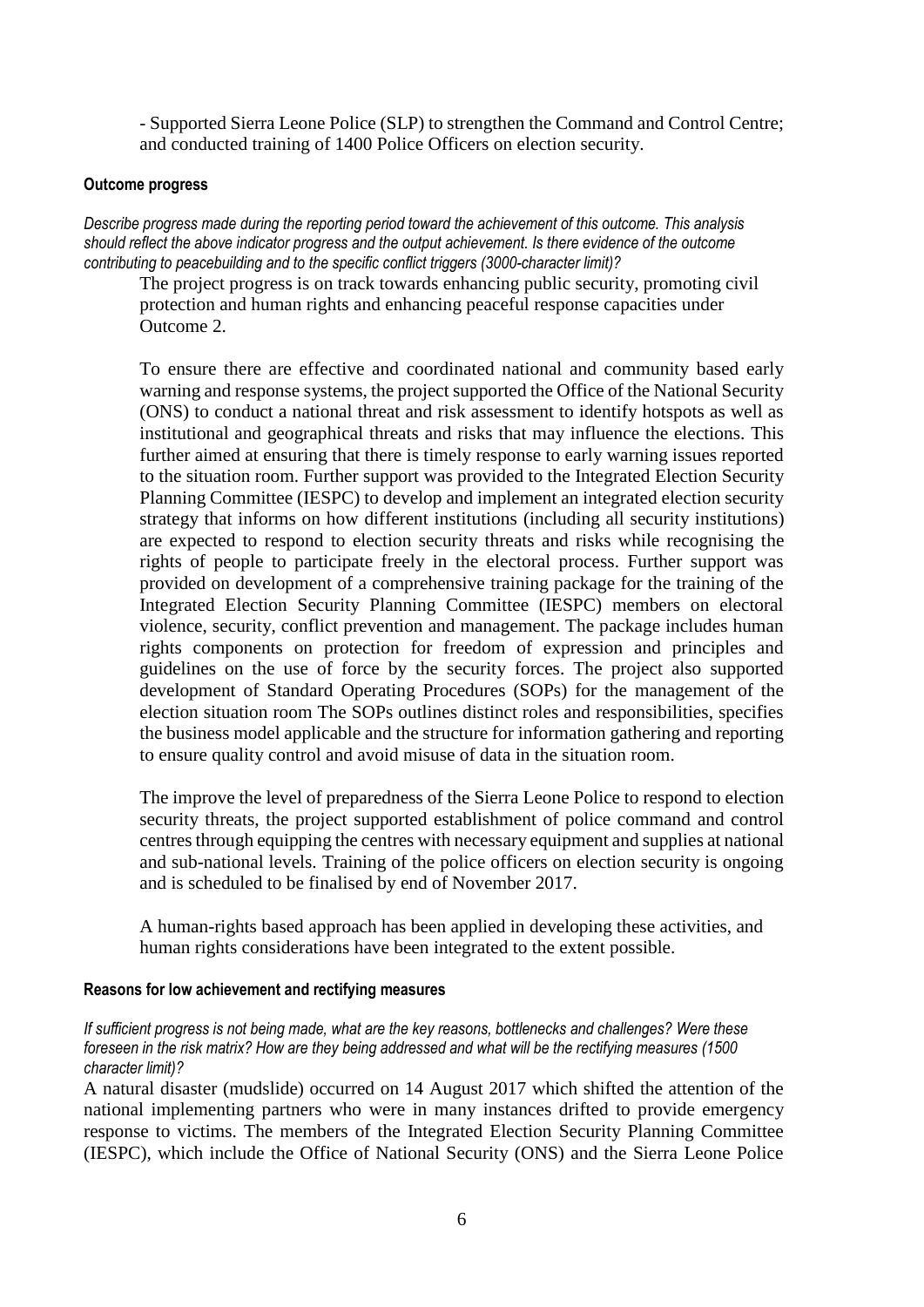(SLP), are two key partners of the project and their focus shifted to responding to the emergency. Their involvement slightly delayed implementation of the project.

With the departure of the HRA in June and her replacement only coming onboard in late October, there has been a gap in OHCHR involvement in the implementation of the project/human rights mainstreaming during the initial phases of the project. This has now been rectified with the arrival of the new HRA.

## **Outcome Statement 3:** NA

#### **Rate the current status of the outcome:**

|              | ---------- |
|--------------|------------|
| Indicator 1: | Baseline:  |
|              | Target:    |
|              | Progress:  |
| Indicator 2: | Baseline:  |
|              | Target:    |
|              | Progress:  |
| Indicator 3: | Baseline:  |
|              | Target:    |
|              | Progress:  |

#### **Output progress**

*List the key outputs achieved under this Outcome in the reporting period (1000 character limit).Outputs are the immediate deliverables for a project.*

#### **Outcome progress**

*Describe progress made during the reporting period toward the achievement of this outcome. This analysis should reflect the above indicator progress and the output achievement. Is there evidence of the outcome contributing to peacebuilding and to the specific conflict triggers (3000 character limit)?* 

#### **Reasons for low achievement and rectifying measures**

*If sufficient progress is not being made, what are the key reasons, bottlenecks and challenges? Were these foreseen in the risk matrix? How are they being addressed and what will be the rectifying measures (1500 character limit)?*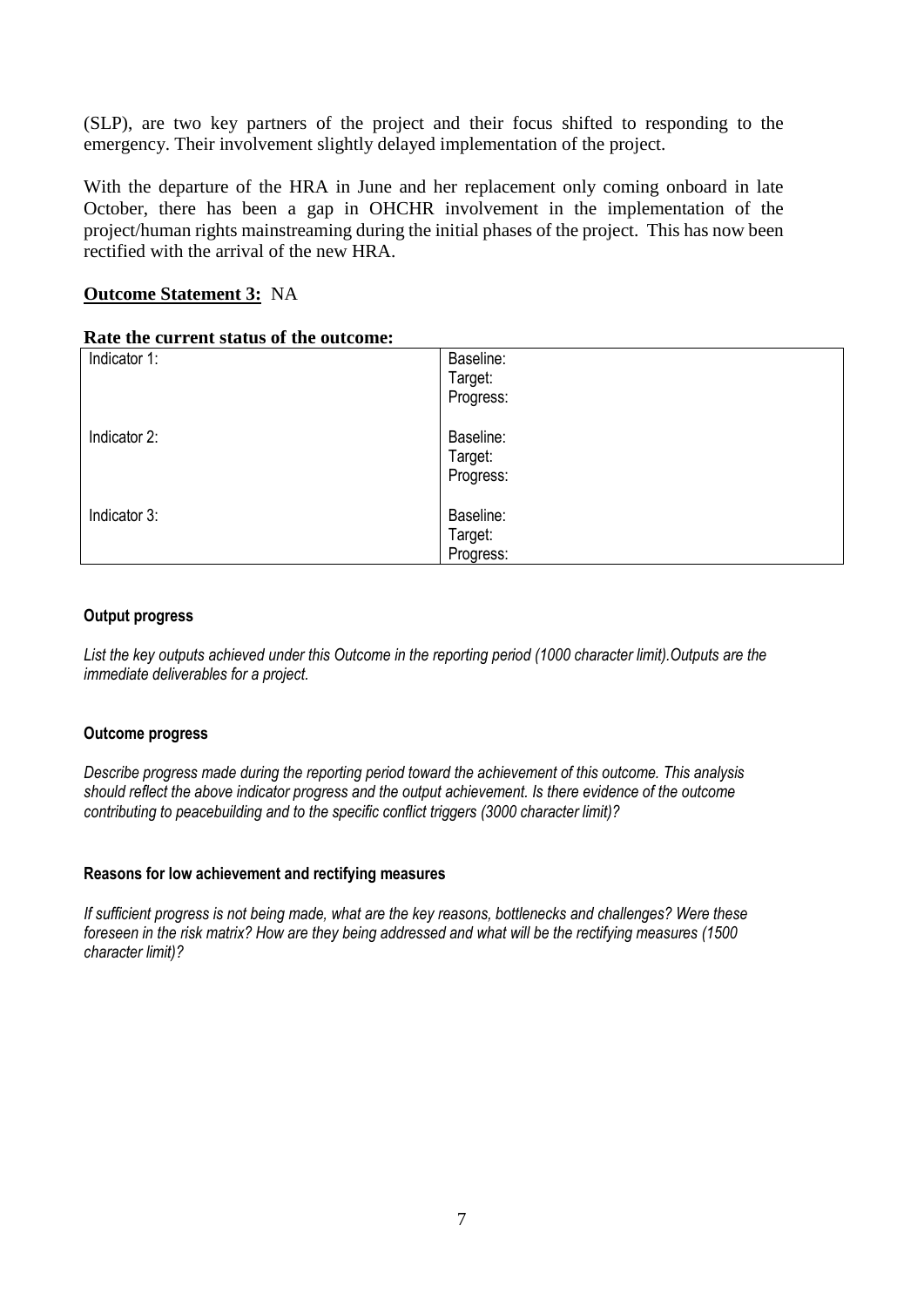# **Outcome Statement 4:** NA

#### **Rate the current status of the outcome:**

| runo mo current sutus or mo outcomo: |           |
|--------------------------------------|-----------|
| Indicator 1:                         | Baseline: |
|                                      | Target:   |
|                                      | Progress: |
| Indicator 2:                         | Baseline: |
|                                      | Target:   |
|                                      | Progress: |
| Indicator 3:                         | Baseline: |
|                                      | Target:   |
|                                      | Progress: |

## **Output progress**

*List the key outputs achieved under this Outcome in the reporting period (1000 character limit).Outputs are the immediate deliverables for a project.*

## **Outcome progress**

*Describe progress made during the reporting period toward the achievement of this outcome. This analysis should reflect the above indicator progress and the output achievement. Is there evidence of the outcome contributing to peacebuilding and to the specific conflict triggers (3000 character limit)?* 

#### **Reasons for low achievement and rectifying measures**

*If sufficient progress is not being made, what are the key reasons, bottlenecks and challenges? Were these foreseen in the risk matrix? How are they being addressed and what will be the rectifying measures (1500 character limit)?*

## 1.2 **Assessment of project evidence base, risk, catalytic effects, gender in the reporting period**

| Evidence base: What is the          | - Conducted one consultative meeting with stakeholders in May      |  |
|-------------------------------------|--------------------------------------------------------------------|--|
| evidence base for this report and   | 2017 to develop and validate the Results and Resources             |  |
| for project progress? What          | Framework and Annual Work Plan for the project;                    |  |
| consultation/validation process has | - Organised two Local Project Appraisal Committee (LPAC)           |  |
| taken place on this report (1000-   | meetings with stakeholders in May for the PBF component and        |  |
| character limit)?                   | October 2017 for UKAid component to appraise and validate          |  |
|                                     | project activities, outcomes and outputs;                          |  |
|                                     | - Organised one technical committee meeting on 26 October          |  |
|                                     | 2017 to review project progress and identify areas of concern      |  |
|                                     | during implementation;                                             |  |
|                                     | - Participated in all meetings and consultations of the Integrated |  |
|                                     | Election Security Planning Committee (IESPC) and provided          |  |
|                                     | technical input to the elections security strategy                 |  |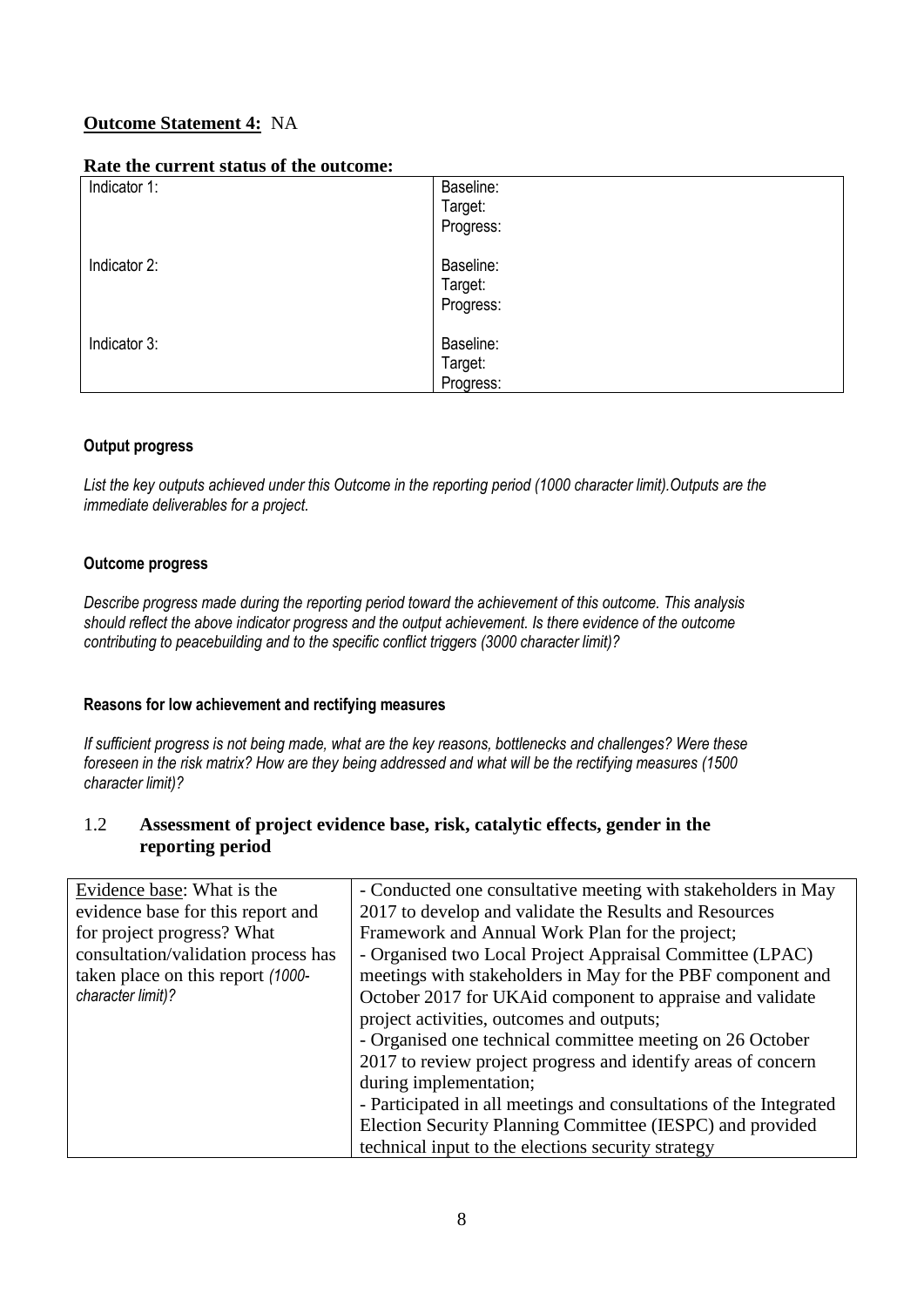|                                          | - Participated in the Joint Steering Committee Meeting on             |  |  |
|------------------------------------------|-----------------------------------------------------------------------|--|--|
|                                          | Elections involving SNEC and CPM Projects.                            |  |  |
|                                          | - Provided technical assistance to three IESPC working groups         |  |  |
|                                          | namely: IESPC overall strategic planning working group, IESPC         |  |  |
|                                          | election security training working group; and IESPC                   |  |  |
|                                          | Communication working group.                                          |  |  |
| Funding gaps: Did the project fill       | The funding was timely and critical because it filled an existing     |  |  |
| critical funding gaps in                 | funding gap in term of preventing and mitigation violence in the      |  |  |
| peacebuilding in the country?            | electoral process but also in ensuring that national capacities are   |  |  |
| Briefly describe. (1500 character limit) | built to respond to threats and risks to electoral relations violence |  |  |
|                                          | within a human rights centred approach within a democratic            |  |  |
|                                          | space. This gap was also recognised by other donors and to the        |  |  |
|                                          | mobilisation of additional complementary funds the project            |  |  |
|                                          | outcome from the UKAid.                                               |  |  |
| Catalytic effects: Did the project       | The project had catalytic effect and led to engagements with          |  |  |
| achieve any catalytic effects, either    | other donors and the mobilisation of additional \$1,879,490 from      |  |  |
| through attracting additional            | UKAid toward the same outcomes, outputs and indicators. The           |  |  |
| funding commitments or creating          | project also complemented the Support to National Electoral           |  |  |
| immediate conditions to unblock/         | Commission (SNEC) project and led to a combined Election              |  |  |
| accelerate peace relevant                | Steering Committee Meetings involving both the SNEC project           |  |  |
| processes? Briefly describe. (1500-      | and the Conflict Prevention in Electoral Cycle project.               |  |  |
| character limit)                         |                                                                       |  |  |
| Risk taking/innovation: Did the          | The project is taking both political and reputational risk by         |  |  |
| project support any innovative or        | engaging with Political stakeholders to ensure peaceful elections     |  |  |
| risky activities to achieve              | and commitment to the use mediation and dialogue as a means of        |  |  |
| peacebuilding results? What were         | settling dispute. However, a risk and mitigation log has been         |  |  |
| they and what was the result? (1500-     | developed. The project engagement with political stakeholders         |  |  |
| character limit)                         | are not direct but through a national implementing partner; the       |  |  |
|                                          | Political Parties Registration Commission (PPRC).                     |  |  |
| Gender: How have gender                  | Yes. The original gender marker still stands. The design of the       |  |  |
| considerations been mainstreamed         | project was informed by a peacebuilding contextual analysis that      |  |  |
| in the project to the extent             | included gender analysis and stakeholder consultations where          |  |  |
| possible? Is the original gender         | women's voices and the issues faced by women were well                |  |  |
| marker for the project still the right   | represented. For example, under the mediation component, the          |  |  |
| one? Briefly justify. (1500-character    | project is supporting women involvement through the All               |  |  |
| limit)                                   | Political Parties Women Association (APPWA), which is in line         |  |  |
|                                          | with UN-SC resolution (S/RES/1325) on women peace and                 |  |  |
|                                          | security. The project indicators and activities also contained        |  |  |
|                                          | specific and measurable gender and inclusion components such          |  |  |
|                                          | as contained in the RRF.                                              |  |  |
| Other issues: Are there any other        | With the departure of the HRA in June and her replacement only        |  |  |
| issues concerning project                | coming onboard in late October, there has been a gap in OHCHR         |  |  |
| implementation that should be            | involvement in the implementation of the project/human rights         |  |  |
| shared with PBSO? This can               | mainstreaming during the initial phases of the project. This has      |  |  |
| include any cross-cutting issues or      | now been rectified with the arrival of the new HRA.                   |  |  |
| other issues which have not been         |                                                                       |  |  |
| included in the report so far. (1500)    |                                                                       |  |  |
| character limit)                         |                                                                       |  |  |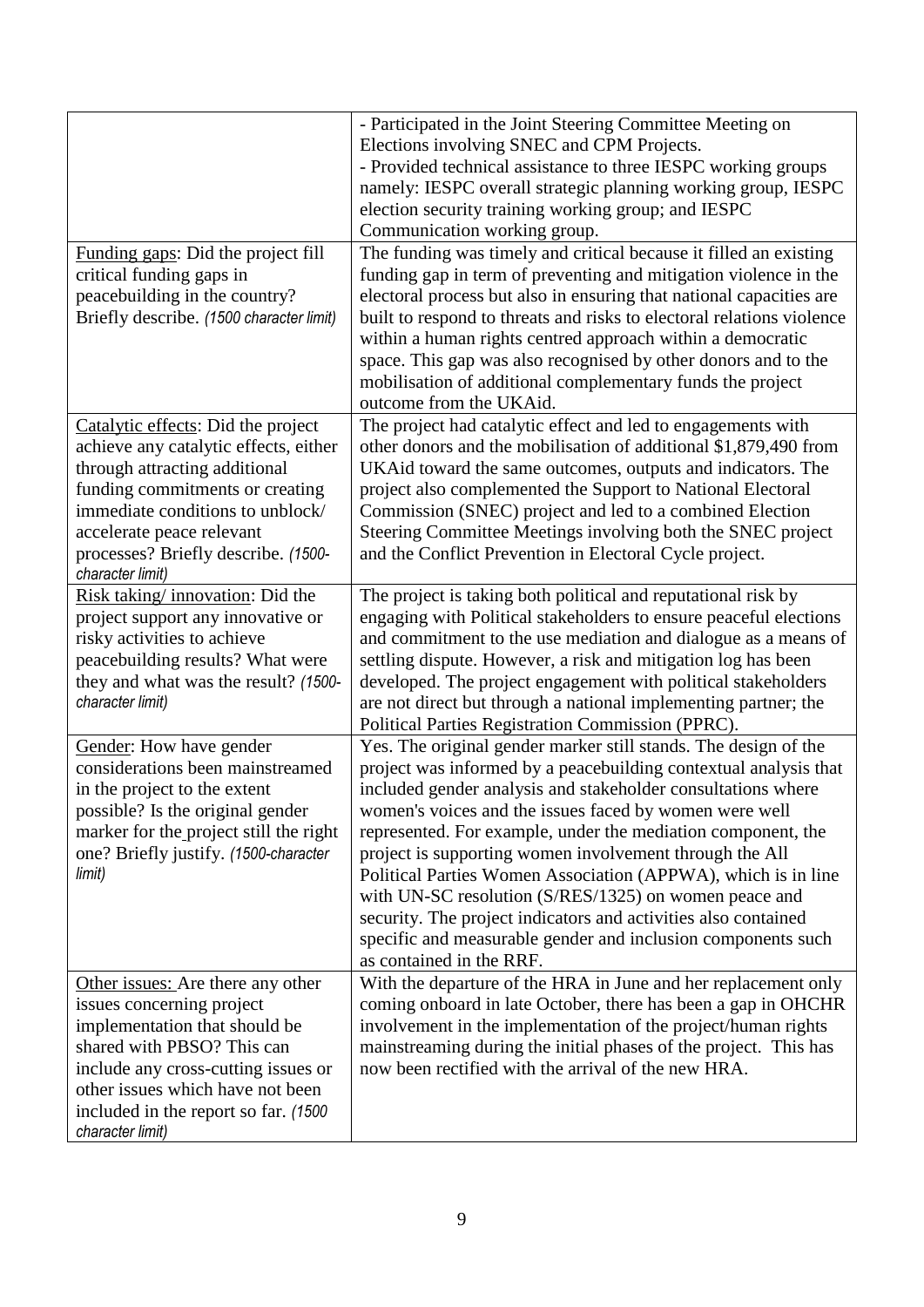# **PART 2: LESSONS LEARNED AND SUCCESS STORY**

## **2.1 Lessons learned**

*Provide at least three key lessons learned from the implementation of the project. These can include lessons on the themes supported by the project or the project processes and management.*

| Lesson 1 (1000<br>character limit) | The first lesson on engagement and management of the project<br>implementing partners. The project learnt that regular engagement<br>with project partners is important to ensure close monitoring of project<br>activities against targeted indicators and results. This lesson led to the<br>dedication of project Focal Leads to each of the implementing<br>partners. Each focal lead is responsible for monitoring progress for<br>each of the IP, provide biweekly update and report to the project<br>manager.             |
|------------------------------------|-----------------------------------------------------------------------------------------------------------------------------------------------------------------------------------------------------------------------------------------------------------------------------------------------------------------------------------------------------------------------------------------------------------------------------------------------------------------------------------------------------------------------------------|
| Lesson 2 (1000<br>character limit) | To second management lesson was the institution of internal biweekly<br>meeting amongst all the project staff which includes OHCHR<br>participation. This allows all project focal Leads to provide updates on<br>activities and highlight result achieved the previous week and plans for<br>next week. This is a way of ensuring that all project staff are aware of<br>different activities with different partners                                                                                                            |
| Lesson 3 (1000<br>character limit) | The third lesson is the inter project coordination lesson. Given that the<br>project objective is aimed towards ensuring peaceful elections, the<br>Country Office decision to set up a Joint Steering Committee Meeting<br>with the SNEC project is a good lesson. Government and donor<br>partners can discuss and engage strategically on both projects at the<br>same time. Therefore, the Conflict Prevention Project Board which<br>also serves as the Technical Committee focus on strategic issues<br>around the project. |
| Lesson 4 (1000<br>character limit) |                                                                                                                                                                                                                                                                                                                                                                                                                                                                                                                                   |
| Lesson 5 (1000<br>character limit) |                                                                                                                                                                                                                                                                                                                                                                                                                                                                                                                                   |

## **2.2 Success story (OPTIONAL)**

*Provide one success story from the project implementation which can be shared on the PBSO website and Newsletter as well as the Annual Report on Fund performance. Please include key facts and figures and any citations (3000 character limit).*

## **PART 3** *–* **FINANCIAL PROGRESS AND MANAGEMENT ARRANGEMENTS**

#### 3.1 **Comments on the overall state of financial expenditure**

*Please rate whether project financial expenditures are on track, slightly delayed, or off track:* 

If expenditure is delayed or off track, please provide a brief explanation (500 characters maximum):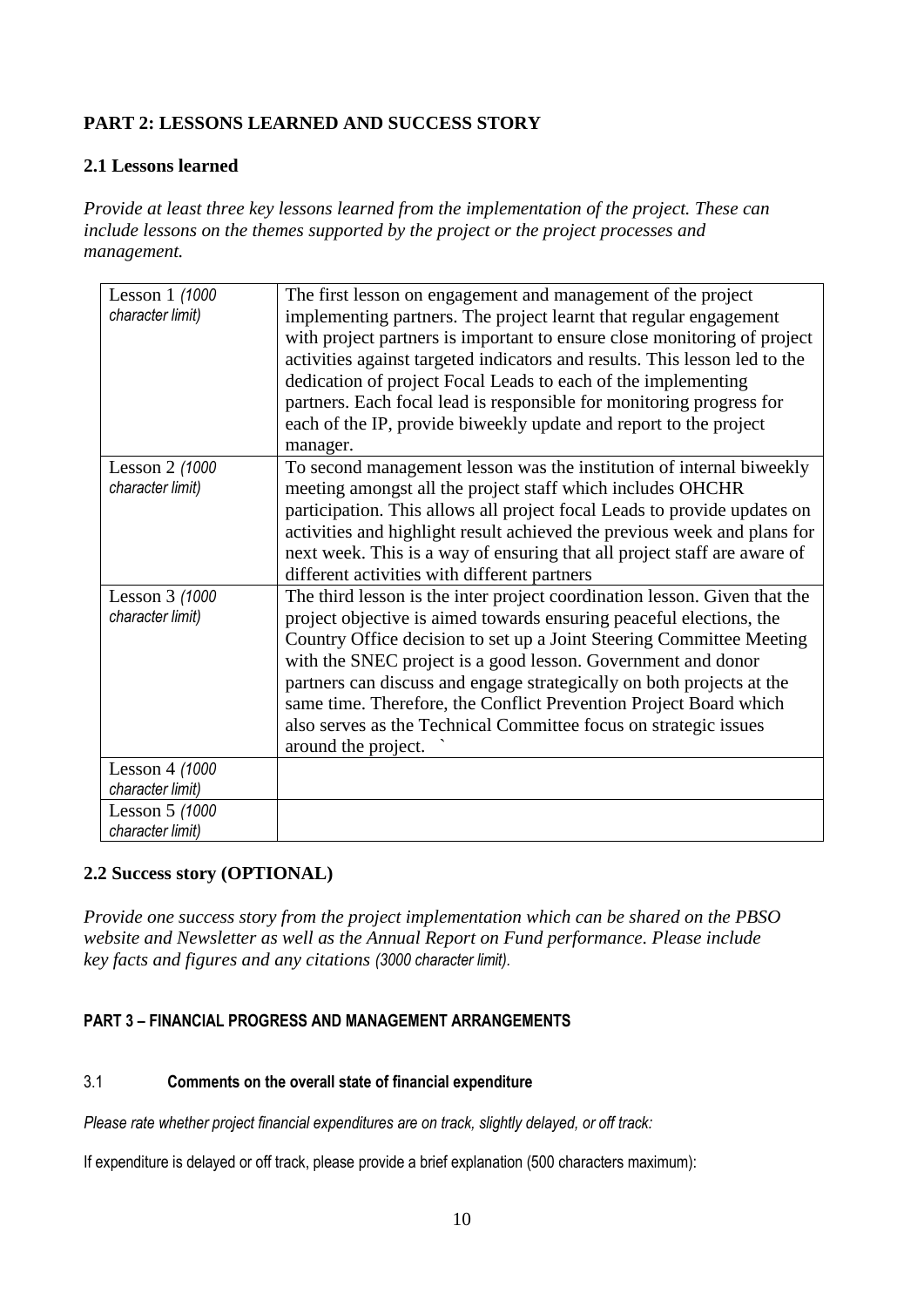| Output                                                                                      | <b>Output name</b>                                                                                    | <b>Approved</b> | <b>Expensed</b> | Any remarks on |
|---------------------------------------------------------------------------------------------|-------------------------------------------------------------------------------------------------------|-----------------|-----------------|----------------|
| number                                                                                      |                                                                                                       | budget          | budget          | expenditure    |
|                                                                                             | Outcome 1: Political Parties and Aspirants develop and commit to peaceful and violence-free elections |                 |                 |                |
| Output 1.1                                                                                  | Political parties and Aspirants                                                                       | 416,957         | 122,782         |                |
|                                                                                             | <b>Commit to Dialogue</b>                                                                             |                 |                 |                |
| Output 1.2                                                                                  | Peace Advocacy and peaceful                                                                           | 533,818         | 310,923         |                |
|                                                                                             | communication                                                                                         |                 |                 |                |
| Output 1.3                                                                                  | Access to Justice                                                                                     | 195,378         | 88,966          |                |
| Outcome 2: The National and Community-based Early Warning and Response Systems strengthened |                                                                                                       |                 |                 |                |
| Output 2.1                                                                                  | Early Warning response                                                                                | 300,000         | 273,701         |                |
| Output 2.2                                                                                  | <b>Election Security for Peaceful</b>                                                                 | 386,800         | 171,046         |                |
|                                                                                             | Response                                                                                              |                 |                 |                |
| <b>Outcome 3: Effective Project Management</b>                                              |                                                                                                       |                 |                 |                |
|                                                                                             |                                                                                                       | 752,985         | 95,844          |                |
| <b>TOTAL:</b>                                                                               |                                                                                                       | 2,585,937       | 1,063,262       |                |

Please provide an overview of expensed project budget by outcome and output as per the table below.<sup>5</sup>

\* Summary of state of project financial expenditure as of 15 November 2017

## 3.2 **Comments on management and implementation arrangements**

<u>.</u>

*Please comment on the management and implementation arrangements for the project, such as: the effectiveness of the implementation partnerships, coordination/coherence with other projects, any South-South cooperation, the modalities of support, any capacity building aspect, the use of partner country systems if any, the support by the PBF Secretariat and oversight by the Joint Steering Committee (for PRF only). Please also mention if there have been any changes to the project (what kind and when); or whether any changes are envisaged in the near future*  (2000 characters maximum):

The project management and implementation arrangement is based on Direct Implementation Modality (DIM). To ensure coordination, ownership and partnership, the UNDP Country Office in Sierra Leone and the Ministry of Internal Affairs (MIA) of Sierra Leone jointly convenes and managed the Project Technical Committee which also act as the Board. The board includes all the implementing partners as well as the donors.

The UNDP and Government of Sierra Leone established a Joint Steering Committee with the SNEC project to ensure coherence and ease of communication between and amongst donors, implementing partners and government.

The project, particularly with respect to the HRCSL component, builds upon an ongoing PBF project (IRF-95) ending in December 2017) supporting the HRSCL in implementing key human rights activities in Sierra Leone, with focus on business and human rights, the rights of persons with disabilities, and SGBV.

 $<sup>5</sup>$  Please note that financial information is preliminary pending submission of annual financial report to the</sup> Administrative Agent.